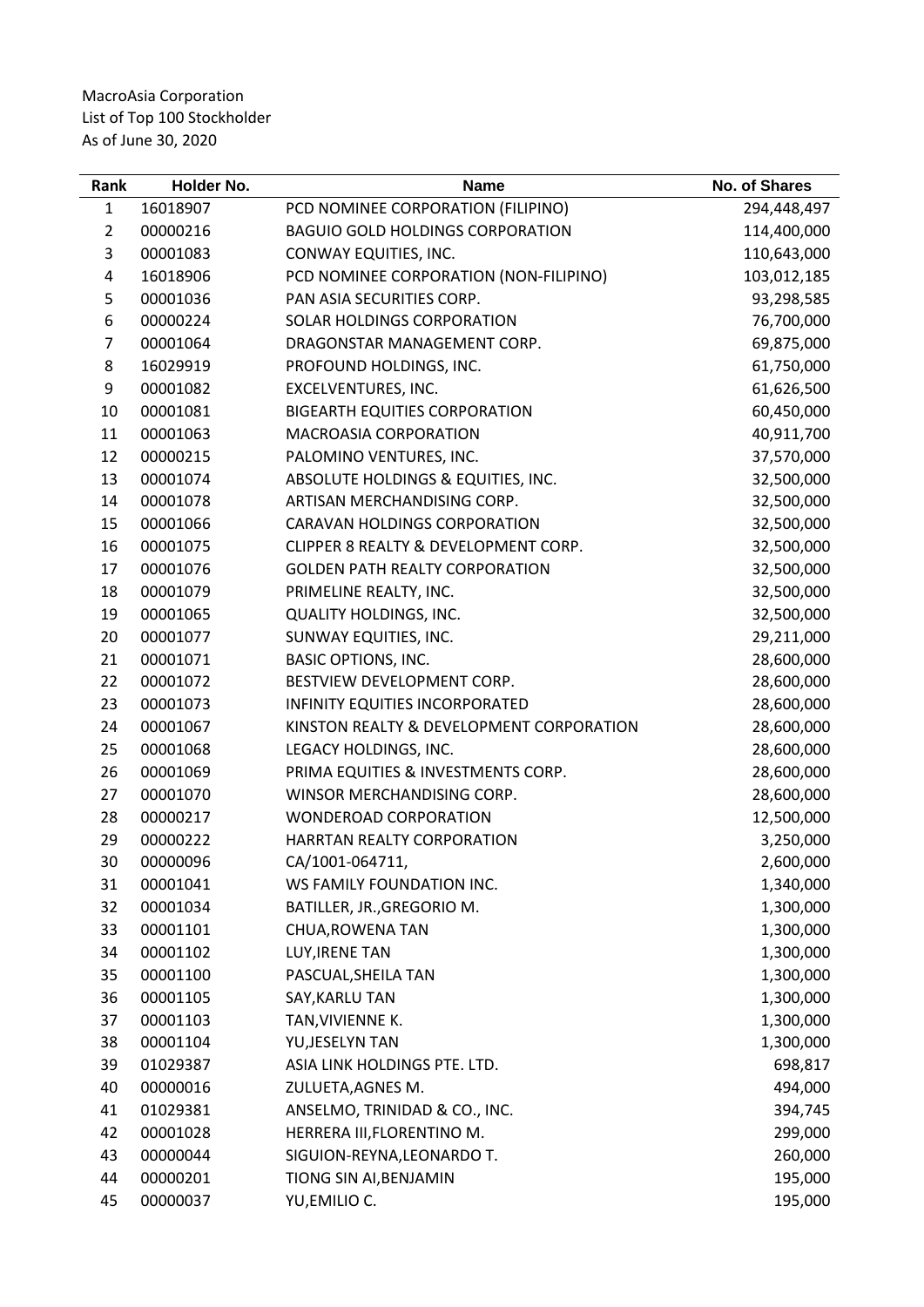| 46 | 02013026 | BAUTISTA, JAIME J.                      | 162,500 |
|----|----------|-----------------------------------------|---------|
| 47 | 00000129 | CHENG, ANTONIO B.                       | 162,500 |
| 48 | 03029360 | CHUA, JOSEPH T.                         | 162,500 |
| 49 | 00000153 | MOTORTRADE NATIONWIDE CORPORATION       | 162,500 |
| 50 | 20014304 | TAN, JR., LUCIO K.                      | 162,500 |
| 51 | 20014296 | TANENGLIAN, MARIANO C.                  | 162,500 |
| 52 | 26000971 | TAN, LOZANO A.                          | 149,500 |
| 53 | 15006496 | ONG, DIONISIO                           | 145,080 |
| 54 | 04011433 | DYHONGPO, CARLOS                        | 135,200 |
| 55 | 00001031 | ABOITIZ, JR., ENRIQUE M.                | 130,000 |
| 56 | 06016410 | FLORENTO, HECTOR                        | 130,000 |
| 57 | 00000148 | LIM A/C ILIMJS01, JOSEPH                | 130,000 |
| 58 | 00001087 | PRIETO, MARIXI R.                       | 130,000 |
| 59 | 00001108 | TAN III, LUCIO CHEN                     | 130,000 |
| 60 | 00001061 | TAN, CARMEN K.                          | 130,000 |
| 61 | 00001088 | TAN, LUCIO C.                           | 130,000 |
| 62 | 00001089 | TAN, MICHAEL G.                         | 130,000 |
| 63 | 00001059 | TIU, BEN C.                             | 130,000 |
| 64 | 00001093 | UY, SAMUEL CANG                         | 130,000 |
| 65 | 19026065 | SYCIP, GEORGE                           | 125,000 |
| 66 | 00001107 | TAN, KYLE ELLIS CHEN                    | 104,000 |
| 67 | 00001109 | LUY, EDUARDO TAN                        | 100,000 |
| 68 | 00000076 | CHUA, ANNIE CHU                         | 91,000  |
| 69 | 10004837 | JOSEPH CHUA & CO., INC.                 | 90,298  |
| 70 | 00000123 | YAO, BONIFACIO                          | 78,000  |
| 71 | 00000079 | DY, ANGEL                               | 65,000  |
| 72 | 00000213 | DY (VSK-38), ANTONIO S.                 | 63,700  |
| 73 | 00000068 | YING, LO LAN                            | 61,100  |
| 74 | 15006503 | ONG SECURITIES CORPORATION              | 45,090  |
| 75 | 20014234 | TAN, GEORGE D.                          | 44,980  |
| 76 | 09005658 | IMPERIAL, DE GUZMAN, ABALOS & CO., INC. | 41,665  |
| 77 | 09005662 | I. ACKERMAN & CO., INC.                 | 39,234  |
| 78 | 18014969 | R. COYIUTO SECURITIES, INC.             | 35,175  |
| 79 | 26000965 | TEE LING KIAT &/OR LEE LIN HO,          | 32,825  |
| 80 | 00000144 | DEFENSOR A/C IDEFMA01, MA. THERESA T.   | 32,500  |
| 81 | 05004812 | E. SANTAMARIA & CO., INC.               | 32,422  |
| 82 | 05004815 | <b>EBC SECURITIES CORPORATION</b>       | 30,875  |
| 83 | 07015615 | G.D. TAN & CO., INC.                    | 29,360  |
| 84 | 26000950 | <b>GO, ZENAID YAP</b>                   | 29,250  |
| 85 | 13017308 | MARIANO YU & CO., INC.                  | 27,800  |
| 86 | 02013022 | BA SECURITIES, INC.                     | 26,000  |
| 87 | 08012218 | HO, LILY S.                             | 26,000  |
| 88 | 19026055 | SECURITIES SPECIALIST, INC.             | 25,636  |
| 89 | 03029265 | CHING, NENITA                           | 23,400  |
| 90 | 23001748 | WEE AH KEE,                             | 22,625  |
| 91 | 01029379 | ANSALDO, GODINEZ & CO., INC.            | 21,554  |
| 92 | 16012307 | PAN ASIA SECURITIES CORP.               | 20,800  |
| 93 | 00000140 | ASUNCION A/C IASUKE01, KENNETH C.       | 19,500  |
| 94 | 01029388 | ASIAN APPRAISAL HOLDINGS, INC.          | 18,571  |
| 95 | 20003848 | TIONG SECURITIES, INC.                  | 18,278  |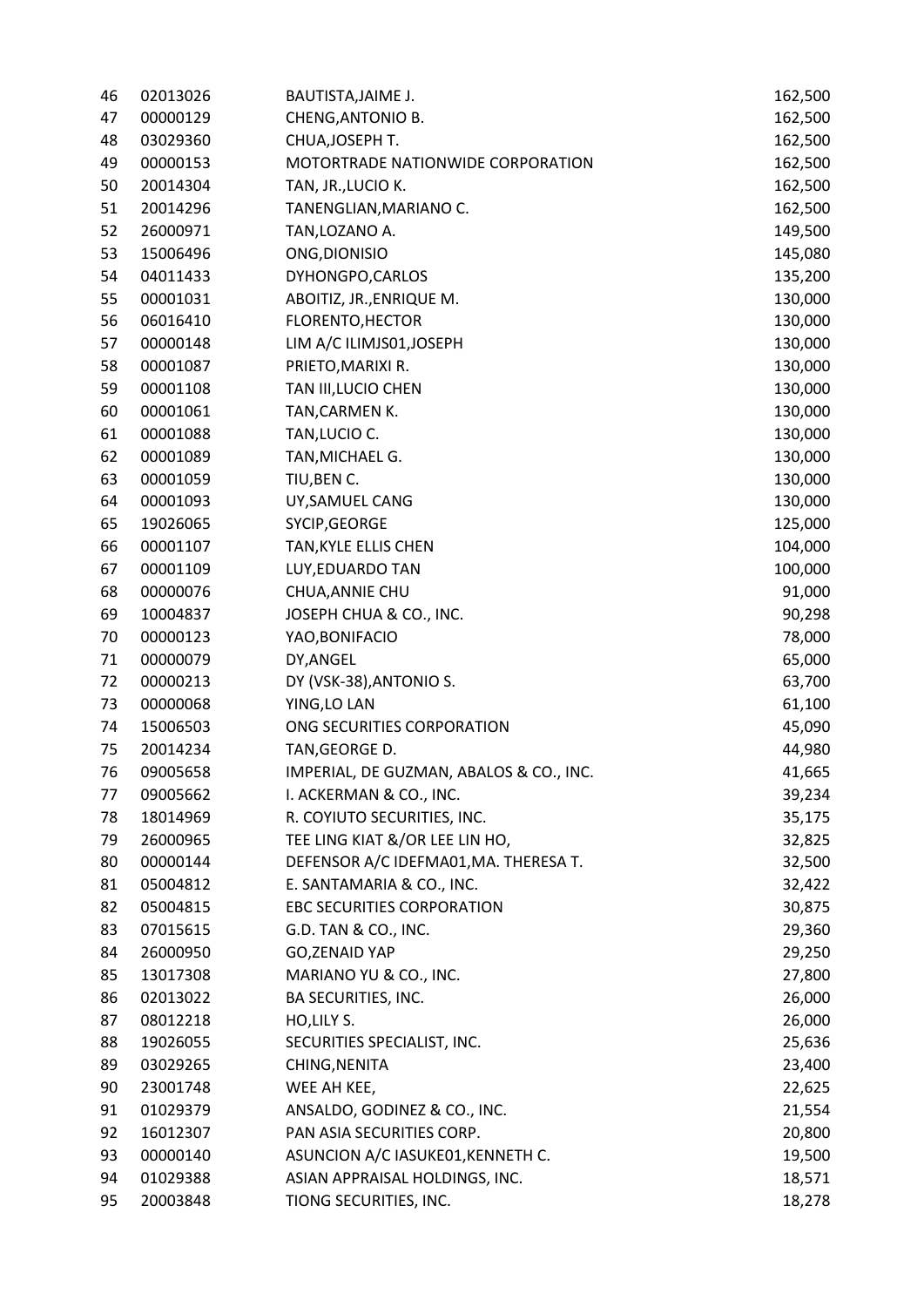|     | Total    |                                | 1,617,134,701 |
|-----|----------|--------------------------------|---------------|
| 100 | 00000158 | TAN, OSCAR NG                  | 16,250        |
| 99  | 10004841 | J.T. FLORES JR. & CO., INC.    | 16,302        |
| 98  | 21005981 | UY,ALFONSO                     | 17,368        |
| 97  | 04009245 | DAVID GO SECURITIES CORP.      | 17,654        |
| 96  | 08012172 | H. E. BENNETT SECURITIES, INC. | 17,680        |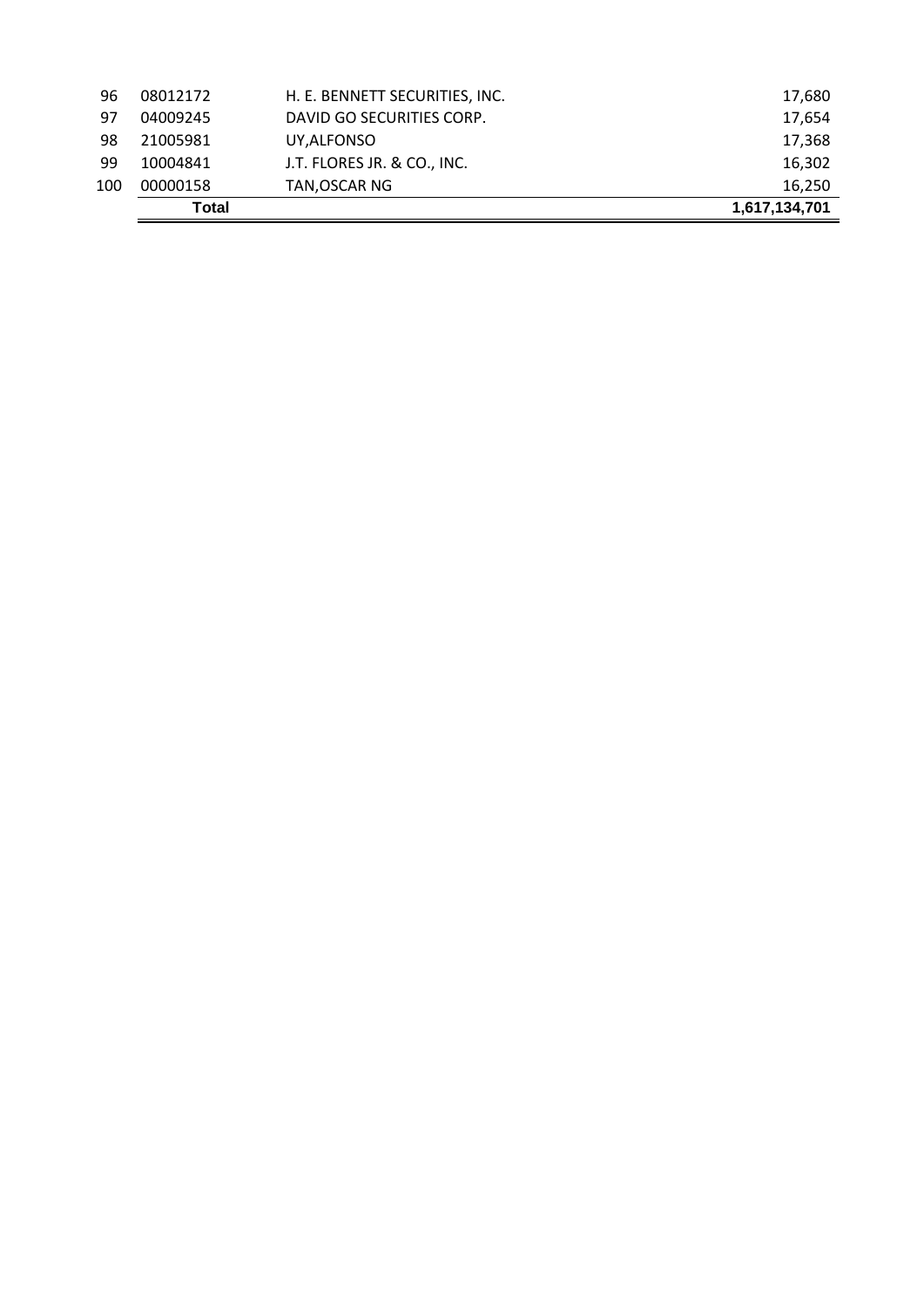## **OUTSTANDING BALANCES FOR A SPECIFIC COMPANY**

## Company Code - MAC000000000

Business Date: June 30, 2020

| <b>BPNAME</b>                                         | <b>HOLDINGS</b> |
|-------------------------------------------------------|-----------------|
| UPCC SECURITIES CORP.                                 | 22,600          |
| A & A SECURITIES, INC.                                | 1,175,990       |
| <b>ABACUS SECURITIES CORPORATION</b>                  | 25,032,072      |
| PHILSTOCKS FINANCIAL INC                              | 2,754,506       |
| A. T. DE CASTRO SECURITIES CORP.                      | 158,000         |
| ALPHA SECURITIES CORP.                                | 394,100         |
| <b>BA SECURITIES, INC.</b>                            | 68,931          |
| AP SECURITIES INCORPORATED                            | 5,078,995       |
| ANSALDO, GODINEZ & CO., INC.                          | 1,509,035       |
| AB CAPITAL SECURITIES, INC.                           | 1,428,463       |
| SB EQUITIES, INC.                                     | 6,667,260       |
| ASIA PACIFIC CAPITAL EQUITIES & SECURITIES CORP.      | 13,000          |
| ASIASEC EQUITIES, INC.                                | 37,775          |
| <b>ASTRA SECURITIES CORPORATION</b>                   | 4,795,175       |
| CHINA BANK SECURITIES CORPORATION                     | 364,900         |
| MACQUARIE CAPITAL SECURITIES (PHILIPPINES), INC.      | 31,500          |
| BELSON SECURITIES, INC.                               | 9,942,160       |
| BENJAMIN CO CA & CO., INC.                            | 16,250          |
| B. H. CHUA SECURITIES CORPORATION                     | 13,000          |
| <b>JAKA SECURITIES CORP.</b>                          | 2,600           |
| <b>BPI SECURITIES CORPORATION</b>                     | 14,304,423      |
| CAMPOS, LANUZA & COMPANY, INC.                        | 52,500          |
| SINCERE SECURITIES CORPORATION                        | 102,200         |
| <b>BDO NOMURA SECURITIES INC</b>                      | 7,548,043       |
| CTS GLOBAL EQUITY GROUP, INC.                         | 1,247,550       |
| TRITON SECURITIES CORP.                               | 4,406,090       |
| <b>IGC SECURITIES INC.</b>                            | 50,140          |
| CUALOPING SECURITIES CORPORATION                      | 650             |
| DAVID GO SECURITIES CORP.                             | 115,475         |
| DIVERSIFIED SECURITIES, INC.                          | 71,276          |
| E. CHUA CHIACO SECURITIES, INC.                       | 341,885         |
| <b>EAST WEST CAPITAL CORPORATION</b>                  | 1,159           |
| <b>EASTERN SECURITIES DEVELOPMENT CORPORATION</b>     | 1,383,135       |
| EQUITIWORLD SECURITIES, INC.                          | 49,400          |
| <b>EVERGREEN STOCK BROKERAGE &amp; SEC., INC.</b>     | 443,075         |
| FIRST ORIENT SECURITIES, INC.                         | 1,352,410       |
| FIRST INTEGRATED CAPITAL SECURITIES, INC.             | 940,000         |
| F. YAP SECURITIES, INC.                               | 550,090         |
| AURORA SECURITIES, INC.                               | 430,000         |
| <b>GLOBALINKS SECURITIES &amp; STOCKS, INC.</b>       | 187,325         |
| JSG SECURITIES, INC.                                  | 219,375         |
| GOLDSTAR SECURITIES, INC.                             | 78,200          |
| <b>GUILD SECURITIES, INC.</b>                         | 7,005,637       |
| HDI SECURITIES, INC.                                  | 1,664,000       |
|                                                       |                 |
| H. E. BENNETT SECURITIES, INC.<br>HK SECURITIES, INC. | 7,980<br>1,300  |
| I. ACKERMAN & CO., INC.                               |                 |
|                                                       | 7,449           |
| I. B. GIMENEZ SECURITIES, INC.                        | 111,250         |
| INVESTORS SECURITIES, INC,                            | 626,213         |
| IMPERIAL, DE GUZMAN, ABALOS & CO., INC.               | 50,425          |
| INTRA-INVEST SECURITIES, INC.                         | 5,000           |
| ASIAN CAPITAL EQUITIES, INC.                          | 9,100           |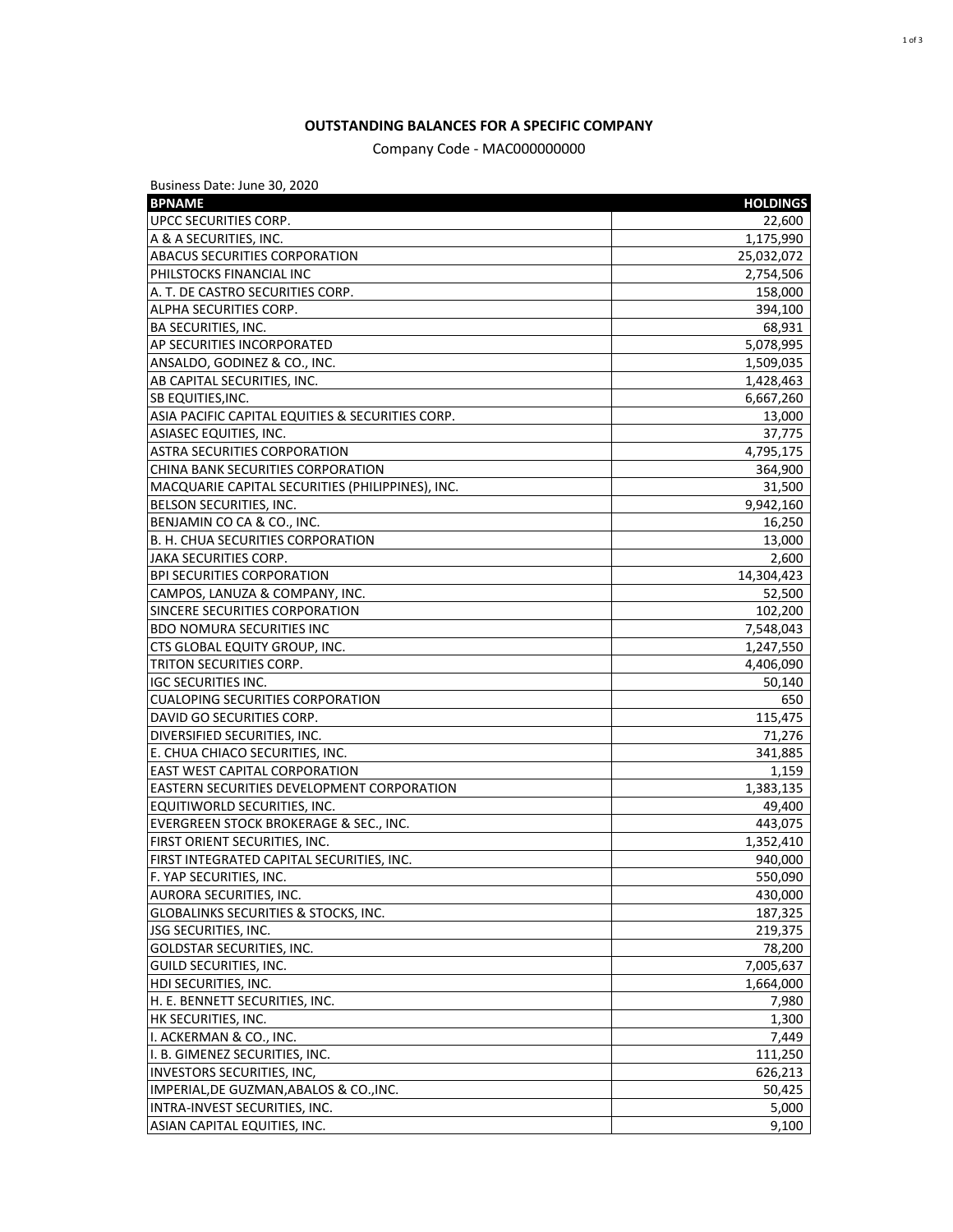| <b>BPNAME</b>                                                            | <b>HOLDINGS</b>          |
|--------------------------------------------------------------------------|--------------------------|
| J.M. BARCELON & CO., INC.                                                | 10,000                   |
| VALUE QUEST SECURITIES CORPORATION                                       | 1,939,800                |
| <b>STRATEGIC EQUITIES CORP.</b>                                          | 3,010,861                |
| LARRGO SECURITIES CO., INC.                                              | 593,295                  |
| LITONJUA SECURITIES, INC.                                                | 1,101                    |
| LOPEZ, LOCSIN, LEDESMA & CO., INC.                                       | 10,000                   |
| LUCKY SECURITIES, INC.                                                   | 638,900                  |
| LUYS SECURITIES COMPANY, INC.                                            | 101,000                  |
| <b>MANDARIN SECURITIES CORPORATION</b>                                   | 1,072,840                |
| COL Financial Group, Inc.                                                | 61,488,890               |
| DA MARKET SECURITIES, INC.                                               | 42,600                   |
| MERCANTILE SECURITIES CORP.                                              | 83,300                   |
| MERIDIAN SECURITIES, INC.                                                | 235,200                  |
| MDR SECURITIES, INC.                                                     | 326,300                  |
| DEUTSCHE REGIS PARTNERS, INC.                                            | 5,140                    |
| MOUNT PEAK SECURITIES, INC.                                              | 11,720                   |
| NEW WORLD SECURITIES CO., INC.                                           | 45,150                   |
| OPTIMUM SECURITIES CORPORATION                                           | 74,925                   |
| RCBC SECURITIES, INC.                                                    | 364,875                  |
| PAN ASIA SECURITIES CORP.                                                | 11,532,610               |
| PAPA SECURITIES CORPORATION                                              | 543,520                  |
| MAYBANK ATR KIM ENG SECURITIES, INC.                                     | 3,758,155                |
| PLATINUM SECURITIES, INC.                                                | 10,975                   |
| PNB SECURITIES, INC.                                                     | 940,005                  |
| PREMIUM SECURITIES, INC.                                                 | 14,550                   |
| SALISBURY BKT SECURITIES CORPORATION                                     | 14,000                   |
| QUALITY INVESTMENTS & SECURITIES CORPORATION                             | 839,425                  |
| R & L INVESTMENTS, INC.                                                  | 3,800                    |
| <b>ALAKOR SECURITIES CORPORATION</b>                                     | 6,500                    |
| R. COYIUTO SECURITIES, INC.                                              | 142,602                  |
| REGINA CAPITAL DEVELOPMENT CORPORATION                                   | 699,525                  |
| R. NUBLA SECURITIES, INC.                                                | 1,728,290                |
| AAA SOUTHEAST EQUITIES, INCORPORATED                                     | 2,100,235                |
| R. S. LIM & CO., INC.                                                    | 126,062                  |
| <b>RTG &amp; COMPANY, INC.</b>                                           | 29,210                   |
| S.J. ROXAS & CO., INC.                                                   | 11,696                   |
| SECURITIES SPECIALISTS, INC.                                             | 102,846                  |
| FIDELITY SECURITIES, INC.                                                | 410,100                  |
|                                                                          |                          |
| SUMMIT SECURITIES, INC.                                                  | 498,230                  |
| STANDARD SECURITIES CORPORATION<br>TANSENGCO & CO., INC.                 | 200,275                  |
| THE FIRST RESOURCES MANAGEMENT & SECURITIES CORP.                        | 205,122                  |
|                                                                          | 769,225                  |
| TOWER SECURITIES, INC.<br><b>UCPB SECURITIES, INC.</b>                   | 3,369,630                |
|                                                                          | 510,000                  |
| UOB KAY HIAN SECURITIES (PHILS.), INC.<br>VENTURE SECURITIES, INC.       | 210,000                  |
|                                                                          | 100,850                  |
| FIRST METRO SECURITIES BROKERAGE CORP.<br><b>WEALTH SECURITIES, INC.</b> | 16,458,801<br>16,360,021 |
| WESTLINK GLOBAL EQUITIES, INC.                                           |                          |
| BERNAD SECURITIES, INC.                                                  | 374,475                  |
| WONG SECURITIES CORPORATION                                              | 398,875                  |
| YAO & ZIALCITA, INC.                                                     | 15,000                   |
|                                                                          | 298,685                  |
| YU & COMPANY, INC.<br><b>BDO SECURITIES CORPORATION</b>                  | 320,834<br>18,447,640    |
| <b>EAGLE EQUITIES, INC.</b>                                              | 300,430                  |
| <b>GOLDEN TOWER SECURITIES &amp; HOLDINGS, INC.</b>                      | 91,685                   |
| SOLAR SECURITIES, INC.                                                   | 844,400                  |
| G.D. TAN & COMPANY, INC.                                                 | 102,009                  |
|                                                                          |                          |